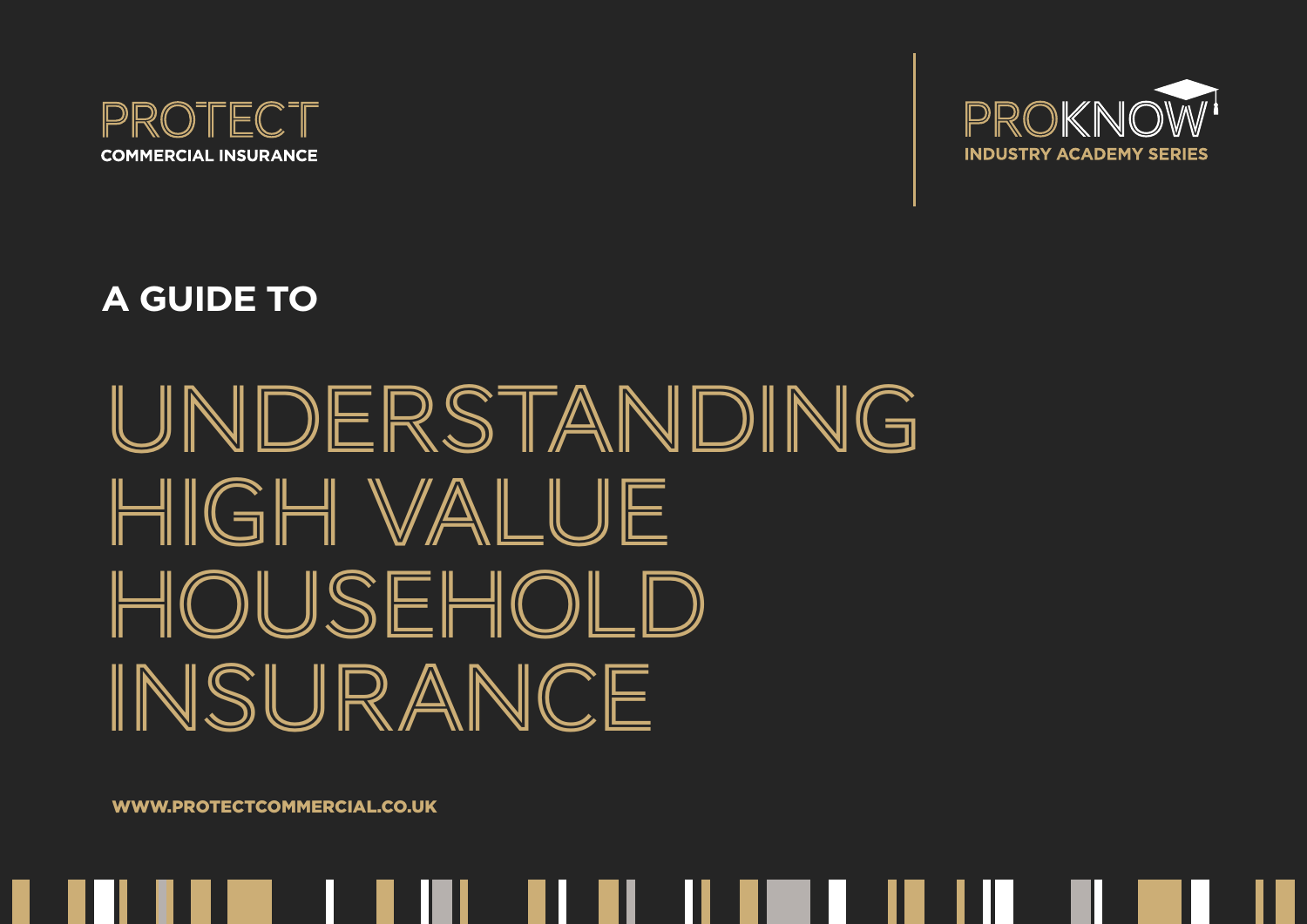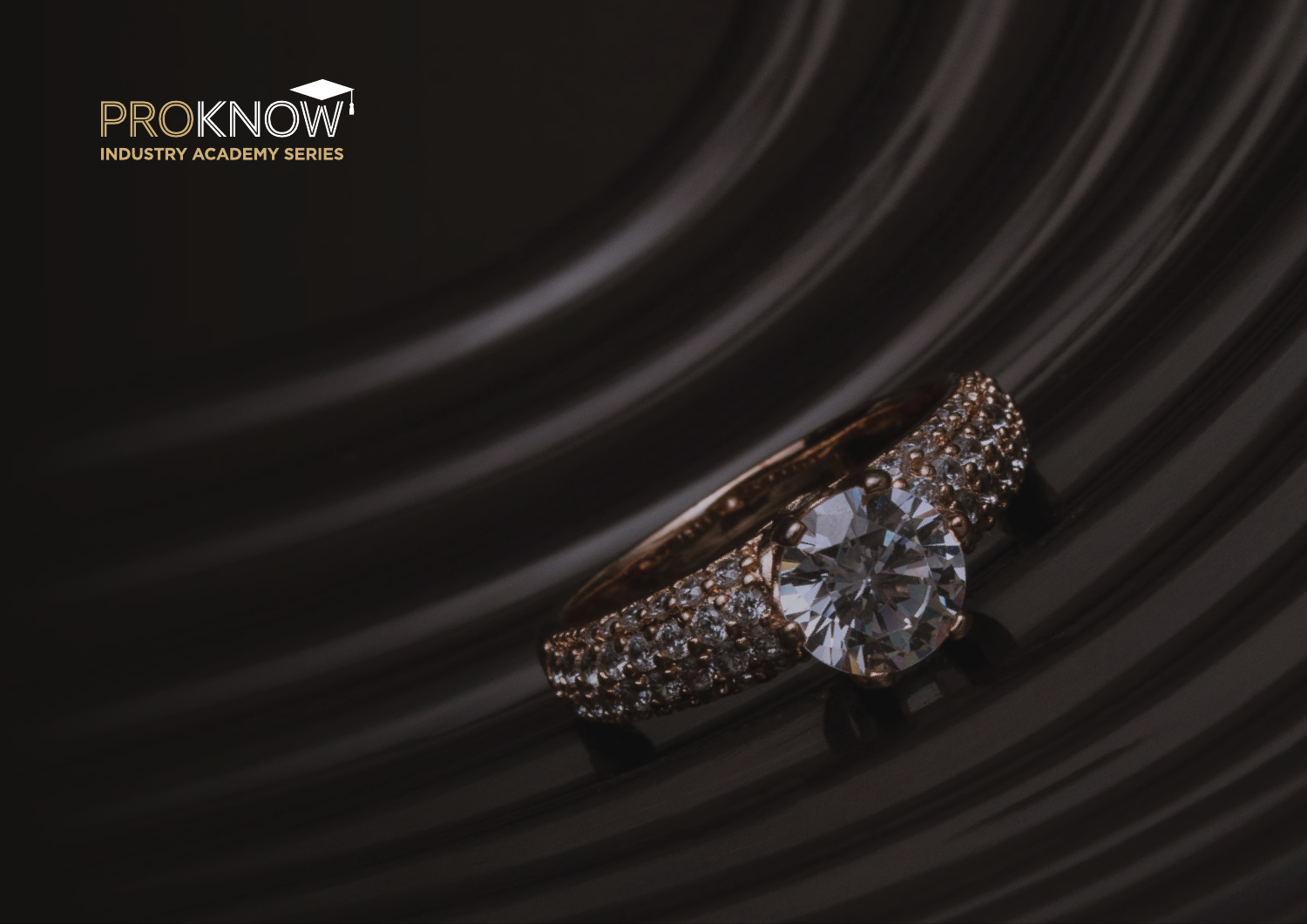



## Understanding High Value Household Insurance

To help understand the High Net Worth Home Insurance policy, we have put together this short guide on who this product would be suitable for and about the covers available, what they are and why they would be required by a policyholder. The policy simply provides cover for the physical building, the contents within and a range of extra's to protect the lifestyle of those individuals.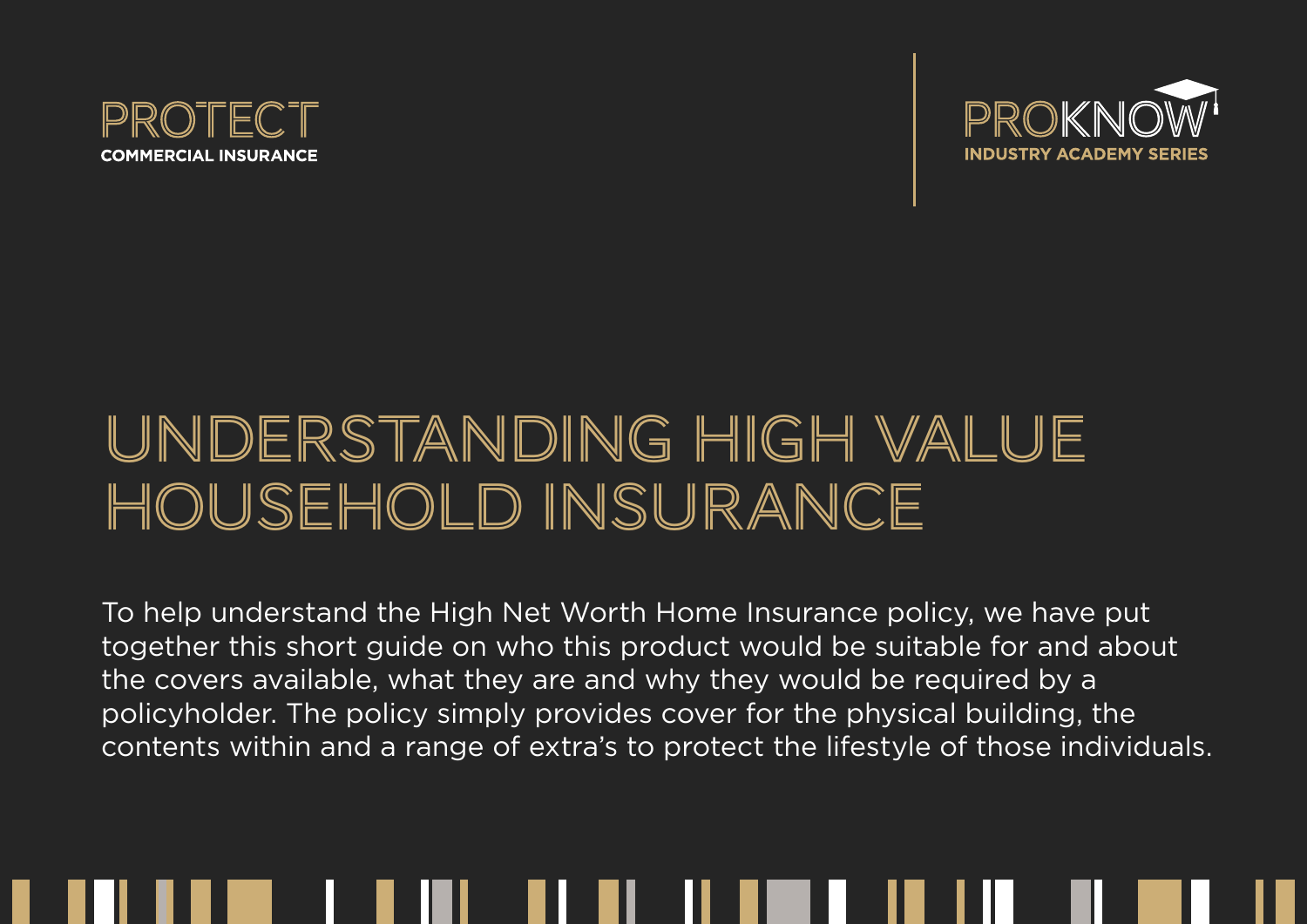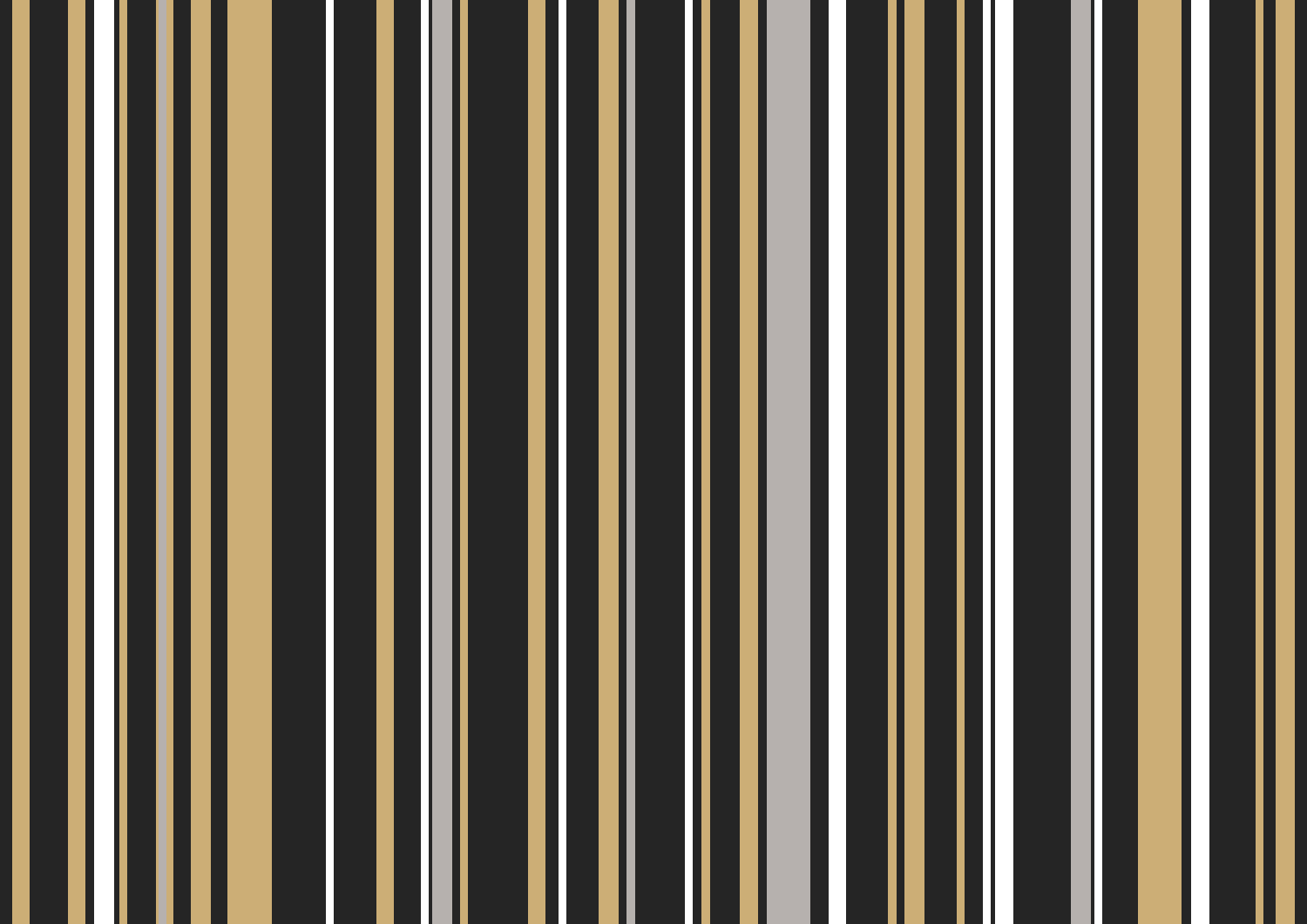



# WHAT IS HIGH VALUE Household INSURANCE?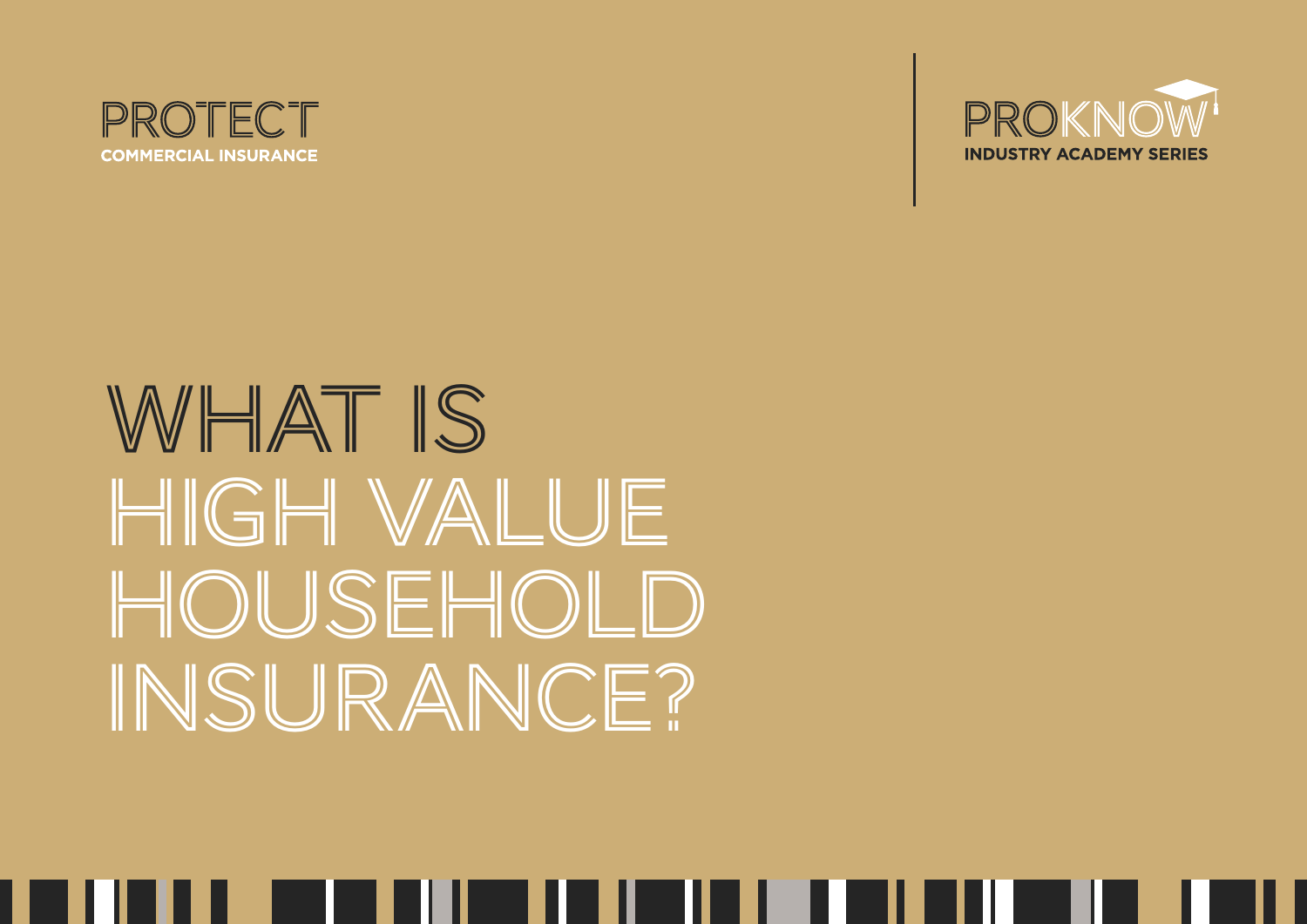



### OVERVIEW OF High Value Household Insurance

A bespoke Home Insurance, we can tailor each policy to your clients' specific needs, and ensure they are adequately protected. Our High Value Home Insurance kicks in where the contents (& Valuables) is too high for standard policies, we require a minimum of £150,000 contents to quote and there is no upper limit for many of our insurers.

#### **KEY POINTS OF COVER**

- Varied product range to suit all needs
- Warranty free insurance available
- Quality enhanced claims service
- Flexible underwriting acceptance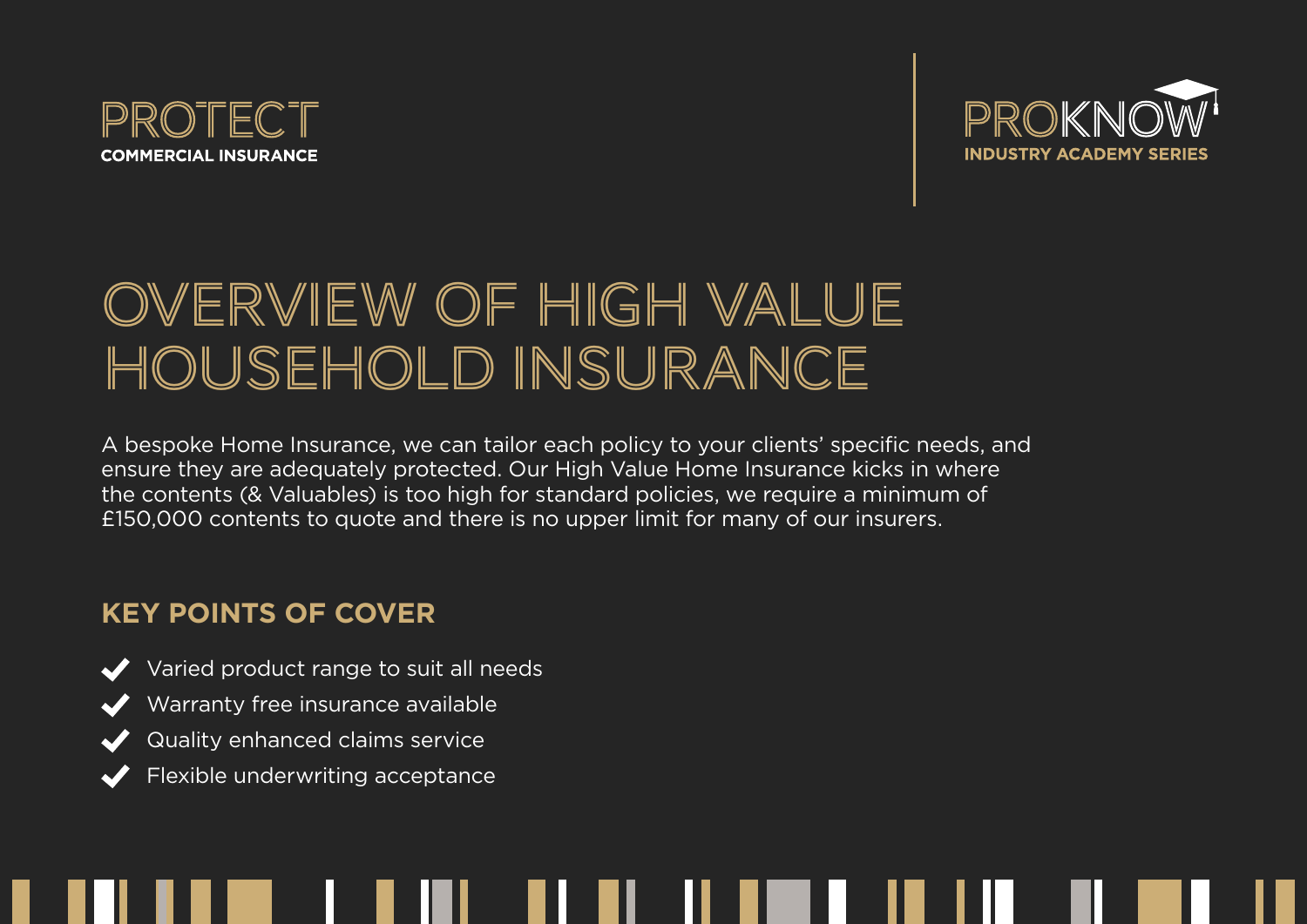

**UNDERSTANDING HIGH VALUE HOUSEHOLD INSURANCE**



#### **BUILDINGS INSURANCE**

This section covers the physical building or any other structure with the boundaries of the land. This cover can be extended to include hard tennis courts, lawns, ornamental man-made ponds, permanently fitted hot tubs and swimming pool. The insurers will cover you for all risks of physical loss or damage to the buildings occurs during the period of insurance – unless any exclusion apply on the policy. Accidental Damage is covered as standard.

#### **CONTENTS INSURANCE**

The household goods and personal belongings of the home. This covers clothing and furs, credit cards, furniture and furnishings i.e. sofas, beds, table and chairs. Accidental Damage is covered as standard, as well as worldwide cover for all contents.

#### **LEGAL EXPENSES**

This section is a standard part of cover across our insurers, and simply provides support with legal fees when taking legal action against a third party, should cover be required you should let your advisor know. Some Insurers will also include Personal Identity Protection within their policies, to help support customers that have had issues.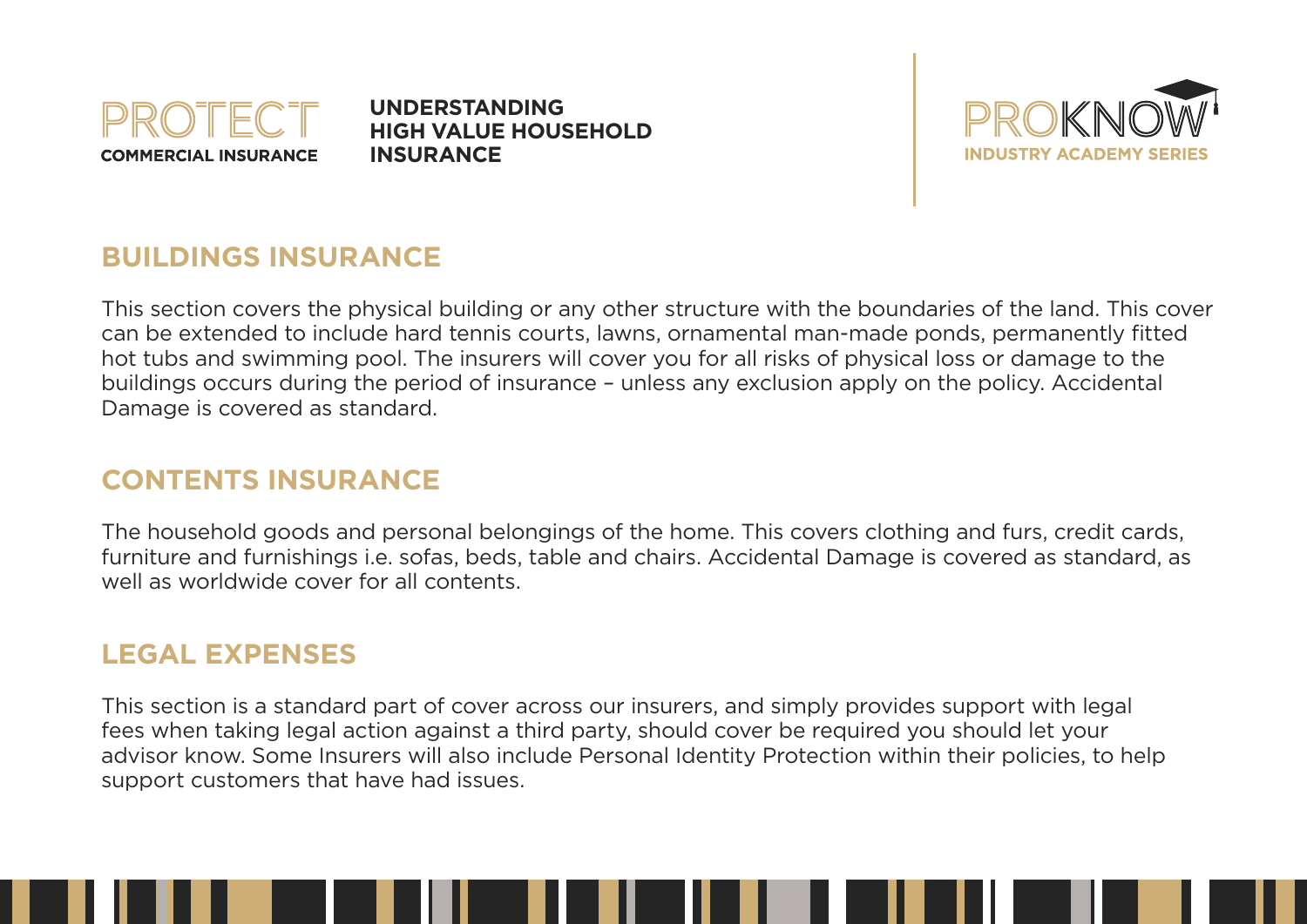

**UNDERSTANDING HIGH VALUE HOUSEHOLD INSURANCE**



#### **FINE ART, ANTIQUES AND COLLECTABLES**

Items of special or high quality, or of artistic merit. This includes, but is not limited to:

- Designer And Antique Furniture;
- Rugs And Tapestries;
- Books, Manuscripts, Drawings, Etchings, Paintings, Photographs, Prints And Sculptures;
- Stamps, Coins Or Medals Forming Part Of A Collection;
- Gold, Silver, Plated Items (Dinner Services Etc);

Any item valued at greater than *£15,000* will be specified under the policy and a full description of the item is required.

#### **JEWELLERY, WATCHES, GUNS AND FURS**

Items that are worn containing gemstones, silver, gold, platinum, precious metals and watches, pearls and gemstones. Clients would also be expected to specify cover requirements for Guns and Furs. These are specified, and are covered for Accidental Damage and Loss as standard, as well as being insured worldwide automatically.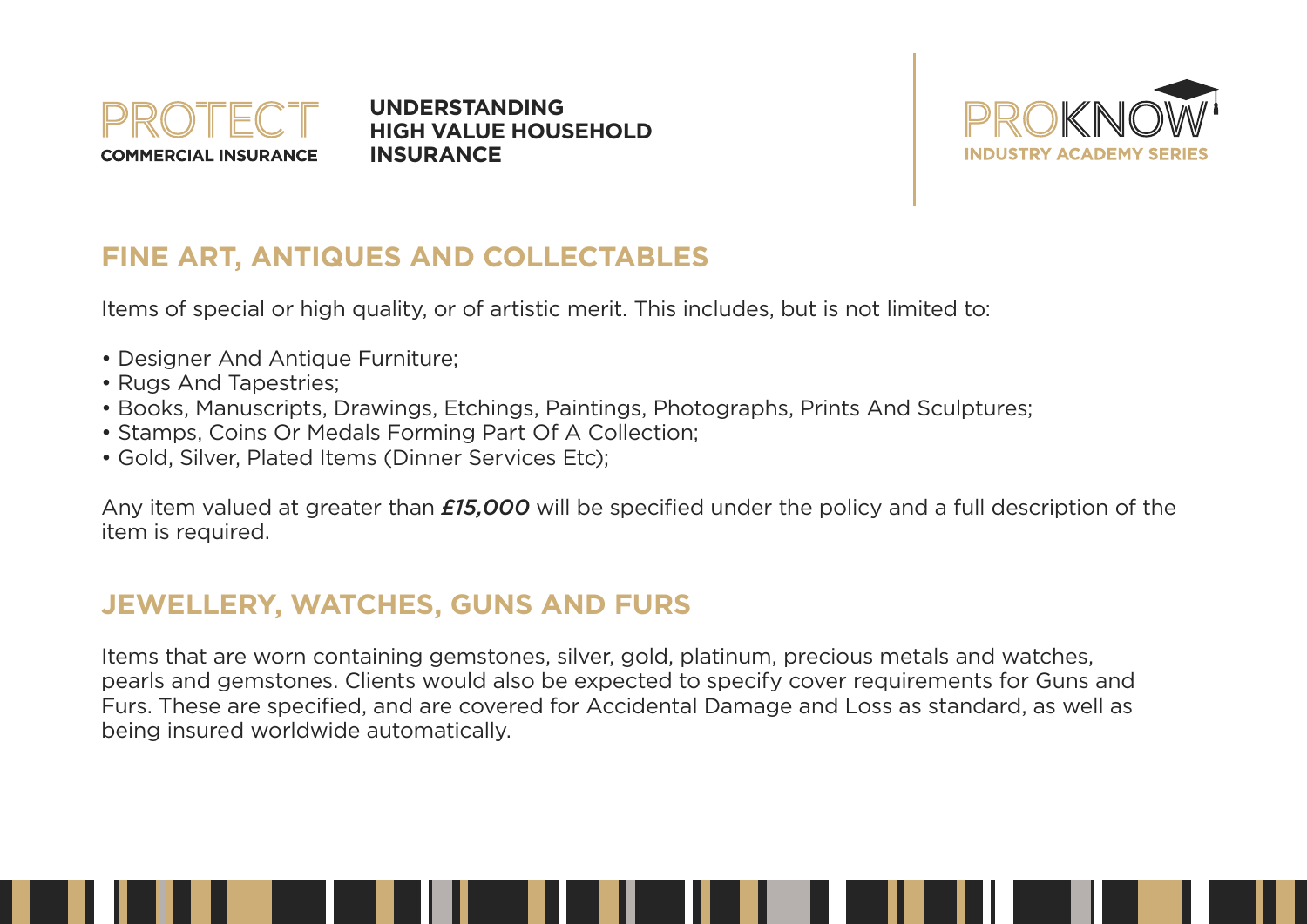

**UNDERSTANDING HIGH VALUE HOUSEHOLD INSURANCE**



#### **HOME EMERGENCY**

A sudden and unforeseen domestic situation, which, if not dealt with quickly, could:

- Make their home unsafe or insecure;
- Damage, or cause further damage to the home;
- Cause unreasonable discomfort, difficulties or risk to the policyholder.

#### **OCCUPIER & PERSONAL LIABILITY**

The insurers will pay any amounts agreed if your client becomes legally liable to pay others, but only as a result of accidental damage to property or death or bodily injury to any person.

#### **DOMESTIC EMPLOYEE LIABILITY**

The insurers will pay any amounts agreed if your client becomes legally liable to pay any domestic staff arising out of accidental death or bodily injury caused to them as a result of the work they are employed to do, anywhere within the United Kingdom.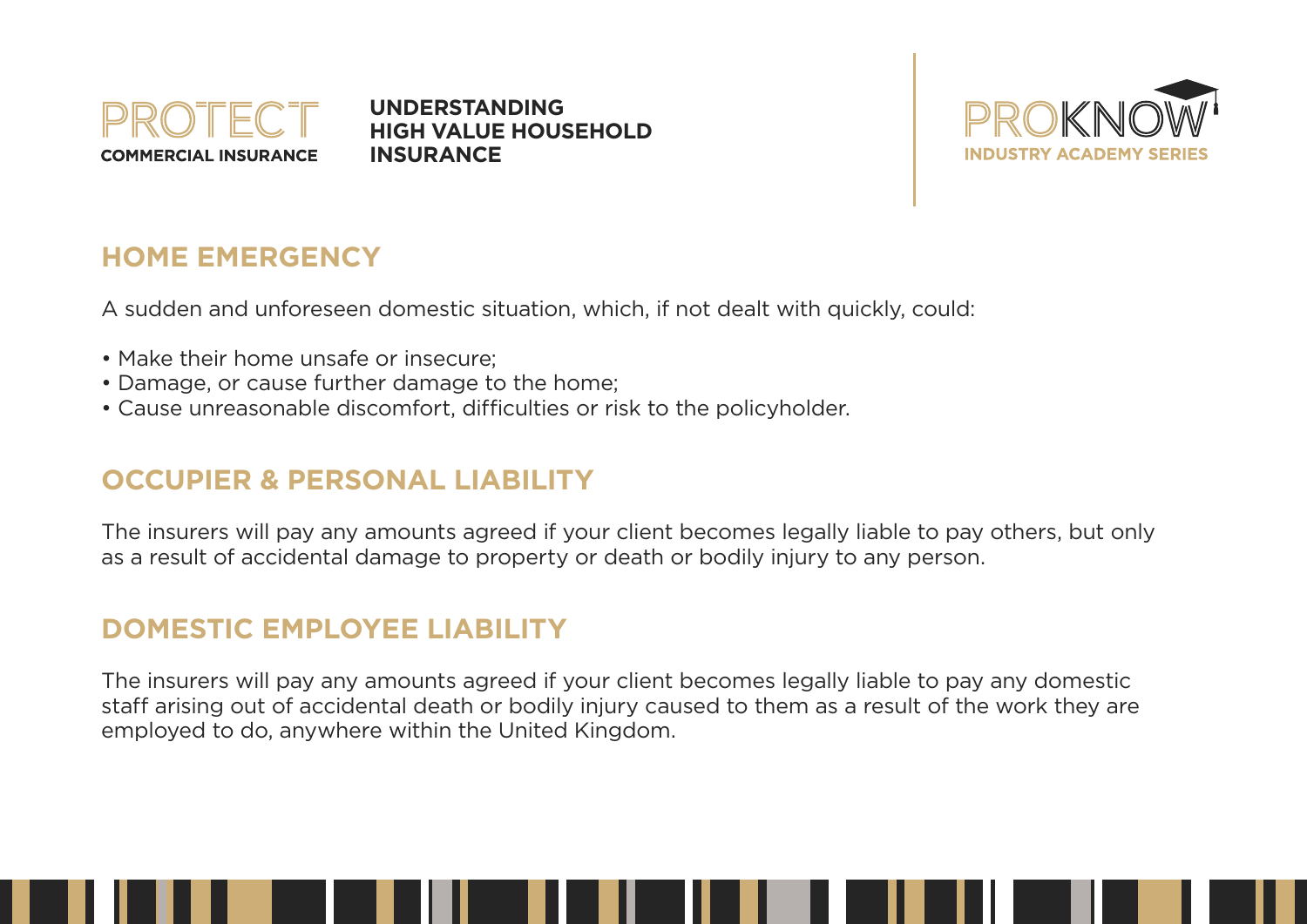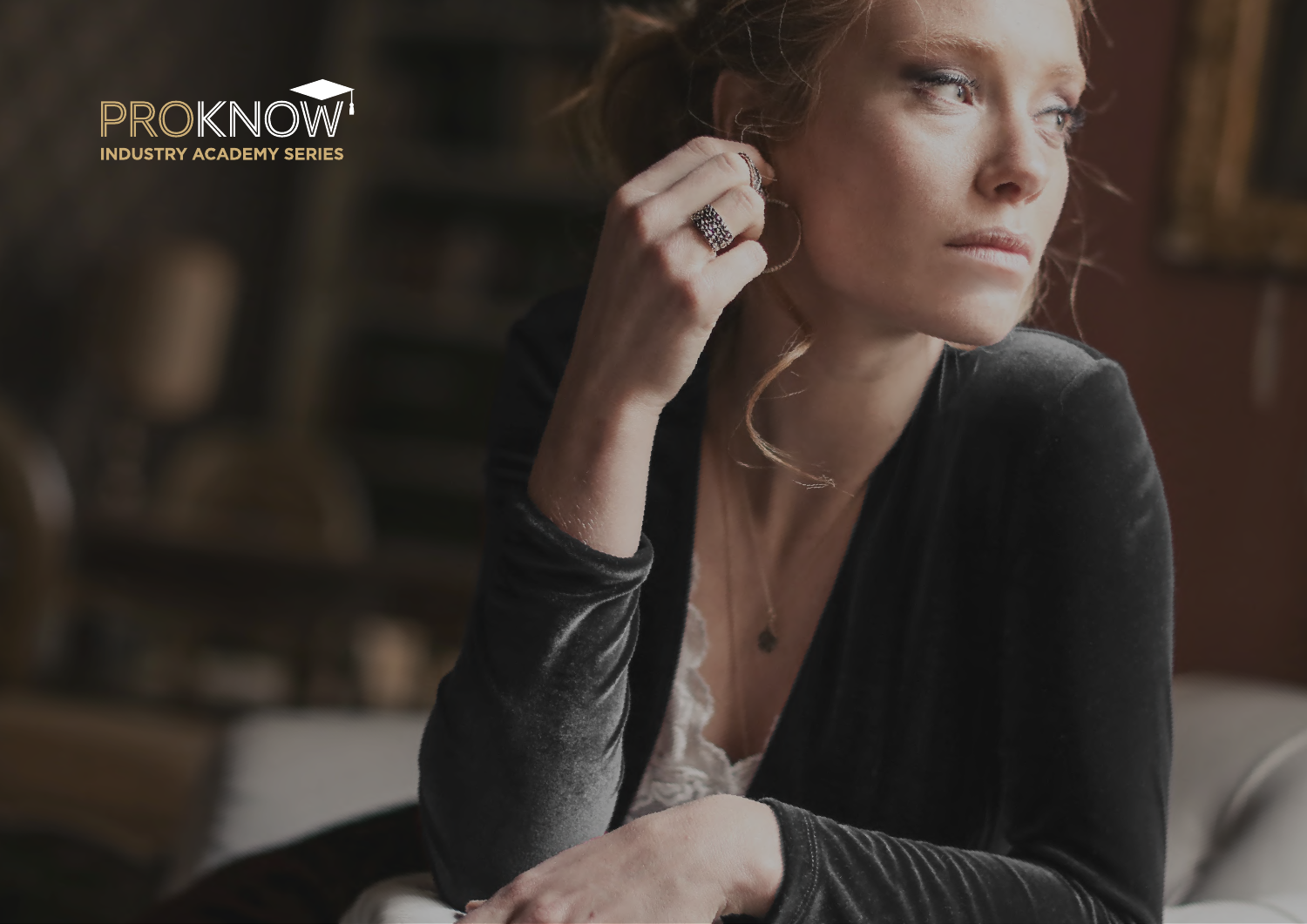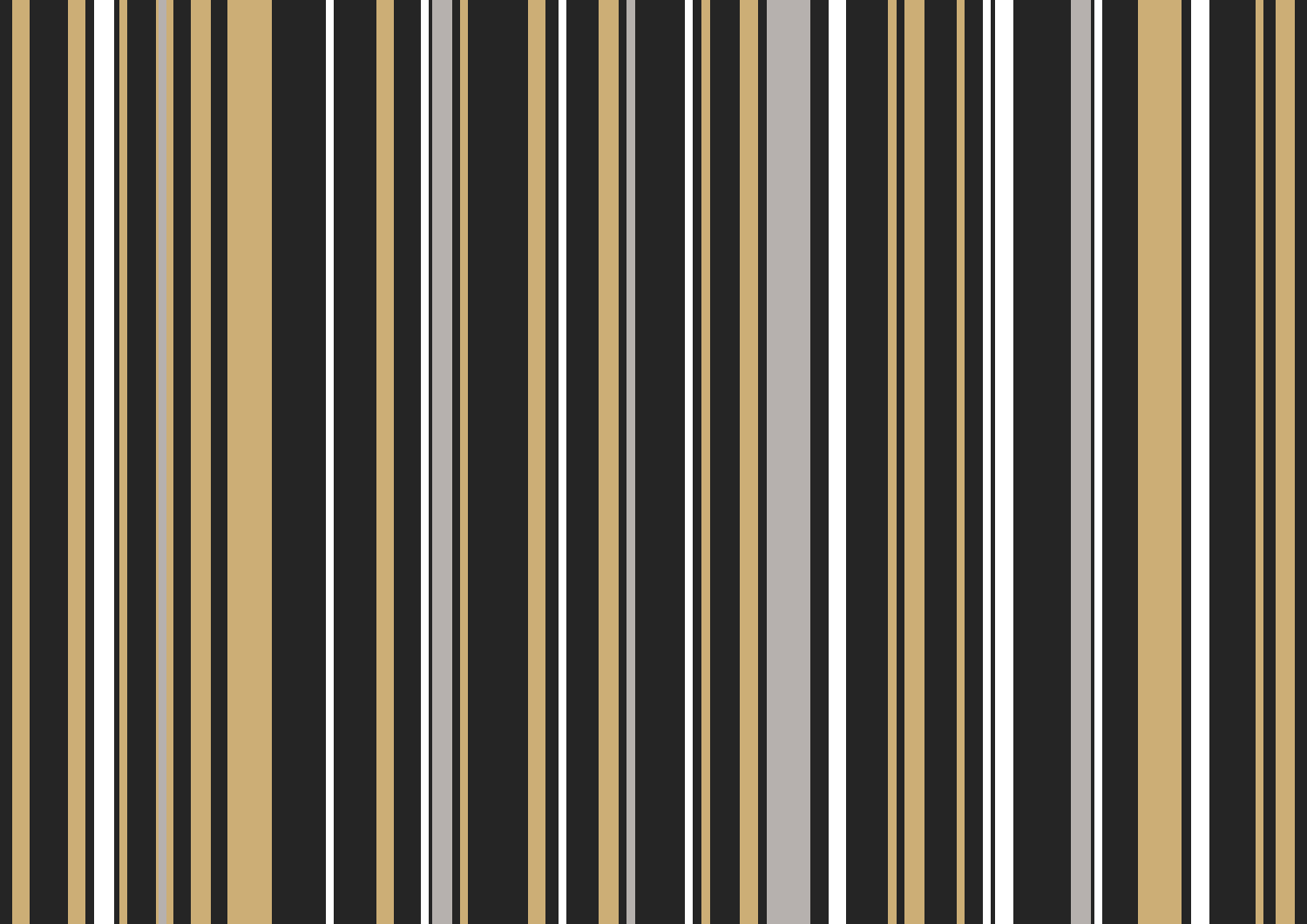



## Understanding high value household Insurance

#### WWW.PROTECTCOMMERCIAL.CO.UK

Protect Commercial Insurance is a trading style of Protect Commercial Insurance Solutions Limited. Registered in England & Wales No. 08365670

Registered Office: 33-35 West Bute Street, Cardiff, CF10 5LH. Protect Commercial Insurance Solutions Limited is authorised and regulated by the Financial Conduct Authority